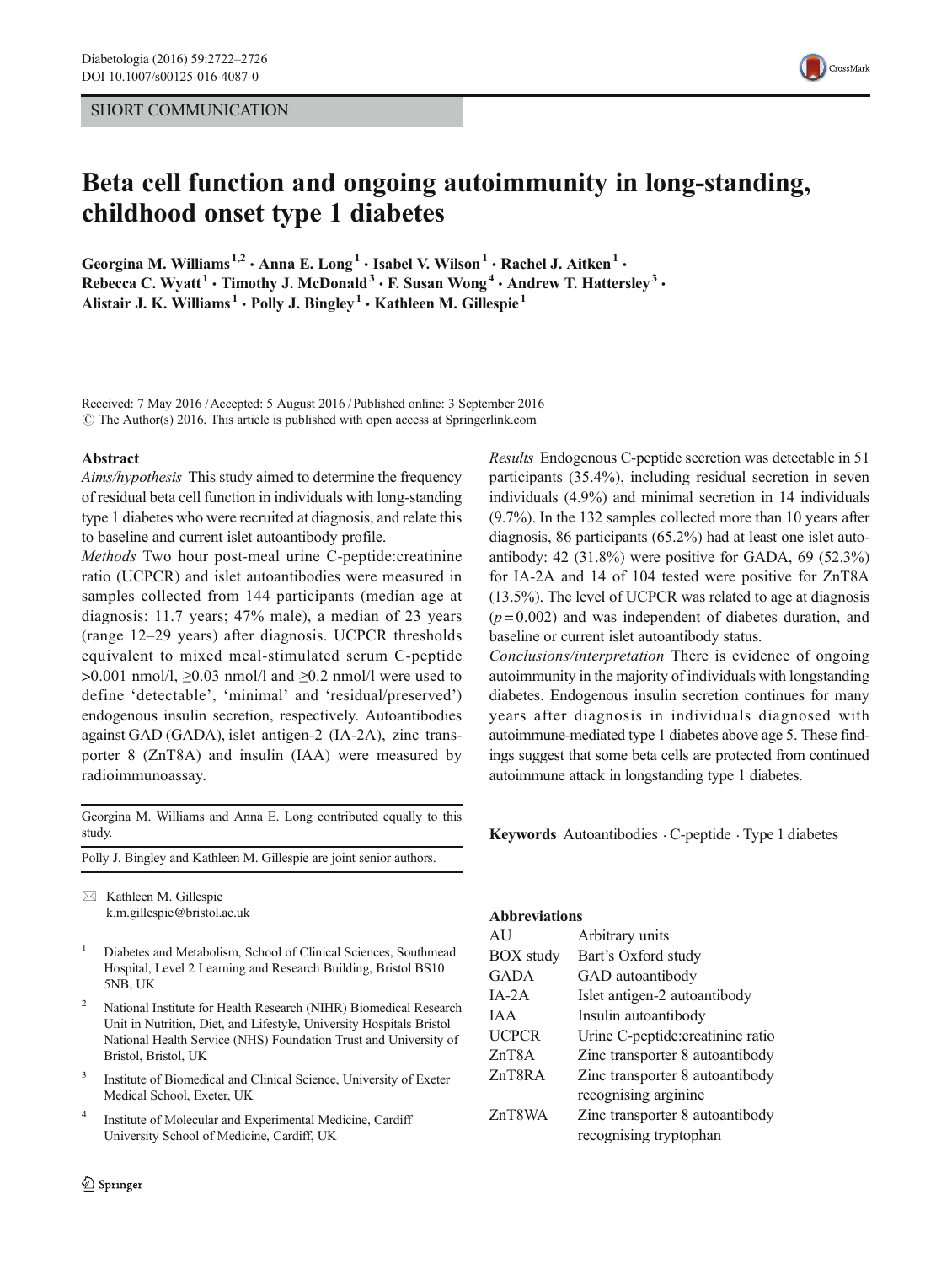#### Introduction

In type 1 diabetes, insulin producing beta cells are targeted for autoimmune destruction. All beta cells were formerly assumed to be destroyed but increasing evidence now indicates that endogenous insulin secretion occurs many years after diagnosis in some individuals with type 1 diabetes [\[1](#page-4-0)–[4\]](#page-4-0). This phenomenon is associated with fewer complications, notably reduced incidence of severe hypoglycaemia [[5\]](#page-4-0). These previous studies have been conducted on longstanding patients, but islet autoantibodies were not tested close to diagnosis.

The aim of this study was to determine the frequency of residual C-peptide secretion in a cohort of patients with longstanding type 1 diabetes in whom islet autoantibody measurements were carried out within 2 years of diagnosis, to establish whether persistent beta cell function and baseline or current islet autoantibody status are associated.

## **Methods**

## Study population

Participants were identified from the Bart's Oxford (BOX) study. This is a prospective, population-based study that has recruited families of children who developed type 1 diabetes before the age of 21 since 1985, in the former Oxford Health Authority Region [[6\]](#page-4-0). For this sub-study, further inclusion criteria were diagnosis between 1985 and 2003 with an islet autoantibody positive serum sample collected within 2 years of diagnosis.

Ethical approval was obtained from the National Research Ethics Service (NRES) East Midlands Leicester Research Ethics Committee (March 2012). Informed consent was obtained from all participants and research was carried out in accordance with the Declaration of Helsinki, as revised in 2008.

## Urinary C-peptide

Participants were asked to provide a urine sample, collected in boric acid preservative, 2 h after their main meal of the day and to return the sample on the same day by post to the University of Bristol (Bristol, UK) [\[7\]](#page-4-0). Urine samples were aliquoted on arrival and stored at −70°C until shipped frozen by courier to the Biochemistry Department, Royal Devon and Exeter Hospital (Exeter, UK) where the urine C-peptide:creatinine ratio (UCPCR) analysis was carried out.

Urine C-peptide was measured by electrochemiluminescence immunoassay as previously described [\[7\]](#page-4-0). The thresholds for UCPCR were defined as detectable (>0.001 nmol/mmol), minimal (≥0.03 nmol/mmol) and residual/preserved  $(\geq 0.2 \text{ nmol/mmol})$  [\[8](#page-4-0)].

## Islet autoantibodies

To determine current islet autoantibody status, participants collected capillary blood at home using a standard collection system (Microvette 200, Sarstedt, Nümbrecht, Germany) and returned the whole blood samples by standard post, for serum separation at the University of Bristol. These samples, along with serum collected from the same individuals within 2 years of diagnosis were tested for islet autoantibodies to GAD (GADA), islet antigen-2 (IA-2A), zinc transporter 8 (ZnT8A; recognising arginine [ZnT8RA] or tryptophan [ZnT8WA] at position 325) and insulin (IAA, tested  $\leq$ 2 weeks after diagnosis to avoid detection of antibodies to injected insulin) using up-to-date assays [[9,](#page-4-0) [10\]](#page-4-0). GADA and IA-2A results were expressed as DK units/ml (assigned during the NIDDK sponsored autoantibody harmonization program [[9\]](#page-4-0)), whilst IAA and ZnT8A were expressed in arbitrary units (AU), derived from standard curves. Assays showed good performance in the Islet Autoantibody Standardization Program workshops (data not shown), presented at the Immunology of Diabetes Society meeting in 2012 (Victoria, BC, Canada) and 2015 (Munich, Germany).

#### HLA Class II Genotyping

Mouth brush samples were genotyped for HLA class II using PCR of sequence specific oligonucleotides. HLA haplotypes of interest were designated as DR3-DQ2 (HLA-DRB1\*03-DQA1\*0501 -DQB1\*0201), DR4-DQ8 (HLA-DRB1\*04 -DQA1\*0301 -DQB1\*0302), DR15-DQ6  $(HLA-DRB1*15-DQA1*01-DQB1*0602)$ , or none of the above  $(X)$ . Genetic risk groups were defined as high (DR3-DQ2/DR4-DQ8), moderate (DR3-DQ2/DR3-DQ2, DR4-DQ8/DR4-DQ8, DR4-DQ8/X) or low risk  $(DR3-DQ2/X, X/X)$ . Samples were also screened for the presence of HLA-A\*24, as previously described [\[10\]](#page-4-0).

#### Data Analysis

Kendall rank tests (correlation coefficient,  $\tau_B$ ) were used to compare UCPCR and autoantibody levels. Kruskall–Wallis and Mann–Whitney U tests were used to compare continuous variables within different categorical variables (e.g. genotype).  $\chi^2$  analysis was used to compare persistence of islet autoantibodies. Analysis was carried out using the Statistical Package for the Social Sciences (SPSS), version 21 (available from [www-03.ibm.com/software/products/en/spss-statistics](http://www-03.ibm.com/software/products/en/spss-statistics)).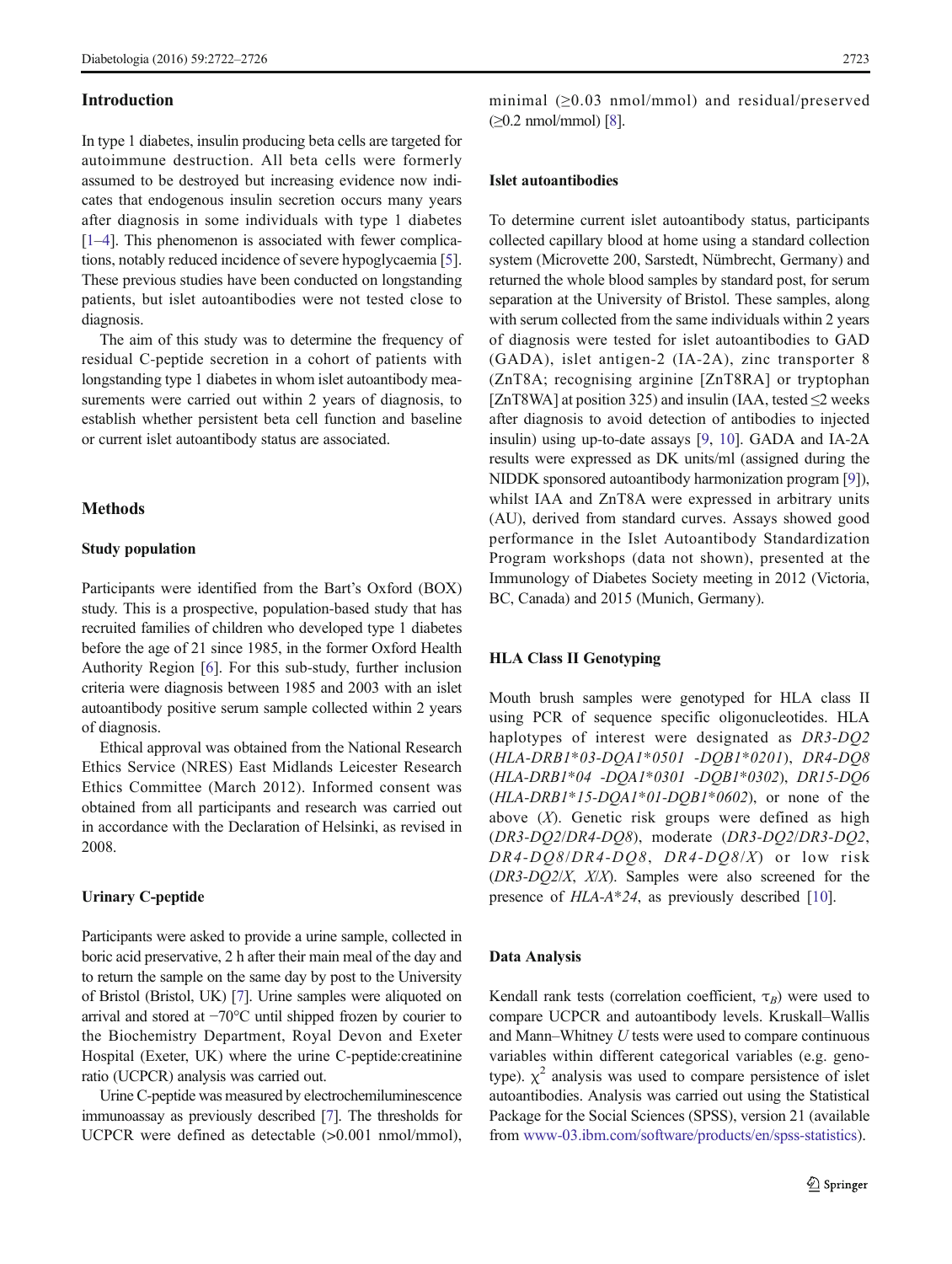## <span id="page-2-0"></span>**Results**

# Patient Characteristics

By December 2003, 2127 individuals with longstanding diabetes had been recruited to the BOX study, of whom 1011 had suitable 'at diagnosis' samples available. Current contact details were available for 616 individuals and these were invited to join this study. Consent was obtained from 257 individuals, to whom sample collection kits were sent. Urine samples for UCPCR were returned by 157 participants  $(61.1\%)$ . Re-testing of baseline autoantibody samples was possible for 144 (47% male) of these participants of whom 132 returned follow-up serum samples (Table 1). These participants were representative of the BOX cohort for the average age at diagnosis and timing of initial sample for autoantibody testing, although there was a higher proportion of female participants.

### Residual C-peptide secretion

Of the 144 urine samples tested a median of 23 years after diagnosis,  $51$  (35.4%) had detectable UCPCR C-peptide; seven individuals (4.9%) had residual (preserved) and 14  $(9.7\%)$  had minimal C-peptide secretion.

Levels of UCPCR were associated with age at diagnosis ( $p = 0.002$ ,  $\tau_B = 0.198$ ; Fig. 1a); two of 17 children (11.8%) diagnosed before the age of five had detectable C-peptide (none had minimal or residual levels) compared with 49 of  $127$   $(38.6\%)$  in participants diagnosed over the age of five  $(p=0.030)$ . Levels of UCPCR were not associated with disease duration ( $p = 0.531$ , Fig. 1b).

Table 1 Autoantibody characteristics of participants

|                                                    | <b>Baseline</b>   | Follow-up              |  |  |
|----------------------------------------------------|-------------------|------------------------|--|--|
| $\boldsymbol{n}$                                   | 144               | 132                    |  |  |
| Male                                               | 67(47)            | 59 (45)                |  |  |
| Age at time of sample, years                       | $11.7(1.4-22.1)$  | $32.9(16.9 - 48.2)$    |  |  |
| Time after diagnosis, months                       | $1.5(-10.4-20.5)$ | $271.8(146.1 - 350.6)$ |  |  |
| Samples testing positive for islet autoantibodies: |                   |                        |  |  |
| GADA                                               | 111(77.1)         | 42 (31.8)              |  |  |
| $IA-2A$                                            | 115 (79.9)        | 69(52.3)               |  |  |
| ZnT8A                                              | 104(72.2)         | $14(13.5^a)$           |  |  |
| <b>IAA</b>                                         | 43 $(71.7b)$      | NT                     |  |  |
| $>1$ antibodies                                    | 144 (100.0)       | 86 (65.2)              |  |  |
| $>2$ antibodies                                    | 127 (88.2)        | 33(25.0)               |  |  |
|                                                    |                   |                        |  |  |

Data are presented as median (range) or  $n$  (%)

<sup>a</sup> For the measurement of ZnT8A at baseline,  $n=104$ 

 $b$  For the measurement of IAA at baseline,  $n=60$ 

NT, not tested



Fig. 1 Association between UCPCR and (a) age at diagnosis, (b) duration of disease  $(c, e, g)$  autoantibody levels at diagnosis or  $(d, f, h)$  at time of UCPCR measurement. For (g) and (h) black circles, ZnT8RA; white circles, ZnT8WA. Detectable C-peptide is shown >zero nmol/mmol. Dotted lines show minimal (0.03 nmol/mmol) and residual (0.2 nmol/ mmol) C-peptide levels. Dashed lines show autoantibody positivity thresholds: GADA, 33 DK units/ml; IA-2A, 1.4 DK units/ml; ZnT8A, 1.8 AU

#### Persistent autoimmunity in longstanding diabetes

Of the 132 participants with a follow-up serum sample, 102  $(77.3\%)$  were positive for GADA and 106  $(80.3\%)$  were positive for IA-2A at diagnosis. Of those who tested positive for GADA and IA-2A autoantibodies, 39 (38.2%) had persistent GADA and  $69(65.1\%)$  had persistent IA-2A in the follow-up sample a median of 23 years after diagnosis. Three participants who were GADA negative at baseline became positive at follow-up. Of the 104 follow-up samples with sufficient serum for ZnT8A testing,  $76$  (73.1%) were positive at baseline, of which 14 (18.4%) had persistent ZnT8A.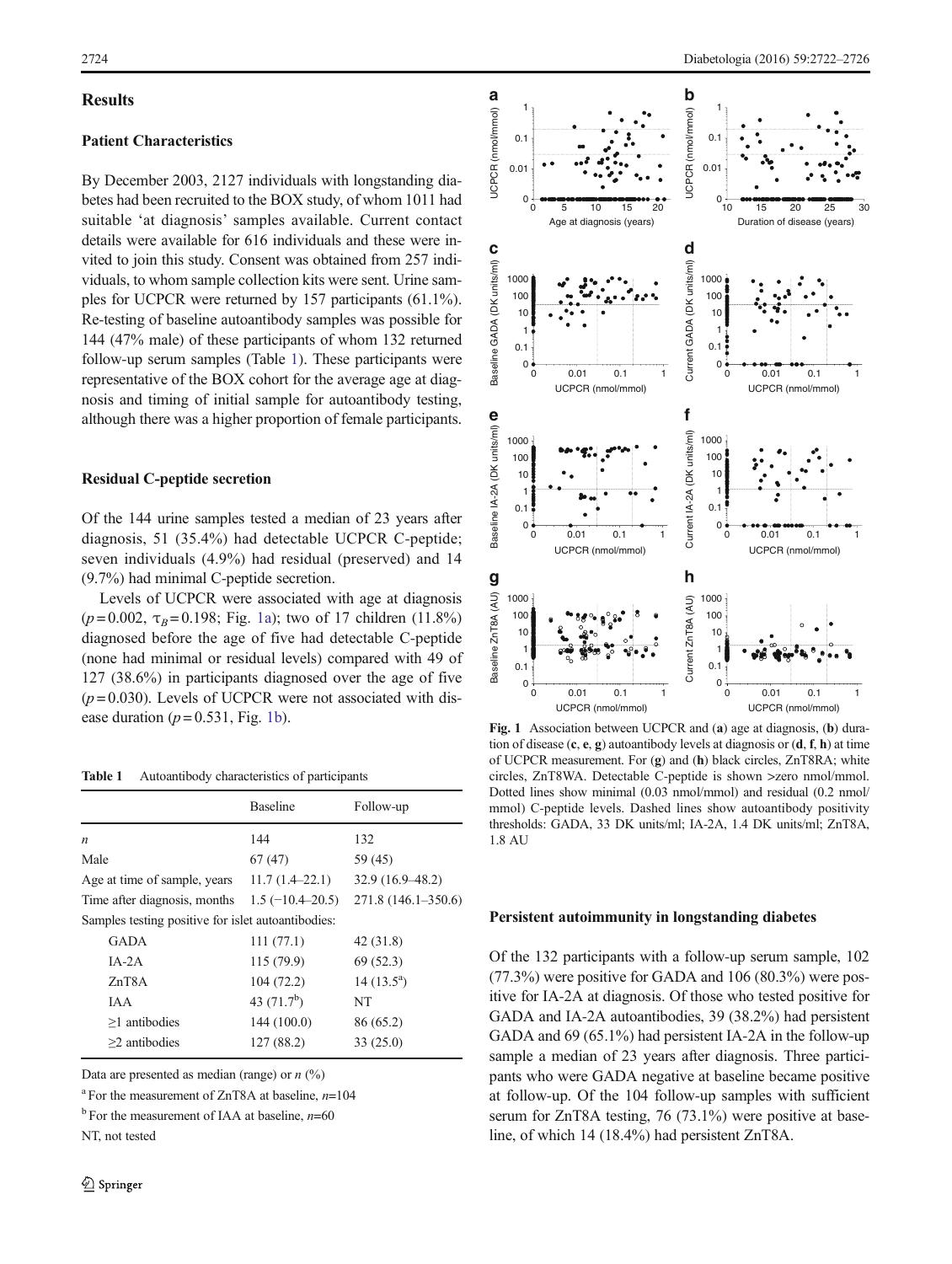Persistent IA-2A was more common in males than females (77% vs 56%,  $p = 0.031$ ), while both IA-2A (median 9.1 vs 12.0 years,  $p<0.005$ ) and ZnT8A (median 11.0 vs 15.9 years,  $p = 0.030$ ) were associated with an older age at diagnosis.

#### Antibody positivity and C-peptide

There was no association between levels of UCPCR and GADA ( $p = 0.532$ , Fig. [1c](#page-2-0)), IA-2A ( $p = 0.132$ , Fig. [1e](#page-2-0)), ZnT8RA and ZnT8WA ( $p = 0.292$  and  $p = 0.894$ , respectively, Fig. [1g](#page-2-0)), or IAA ( $p = 0.076$ , data not shown) at diagnosis. Levels of UCPCR were weakly correlated with persistent GADA ( $p = 0.045$ ,  $\tau_B = 0.136$ , Fig. [1d\)](#page-2-0) but not IA-2A  $(p=0.579,$  Fig. [1f](#page-2-0)) or ZnT8RA and ZnT8WA  $(p=0.660$  and  $p = 0.581$ , respectively, Fig. [1h](#page-2-0)). Of those with residual beta cell function, five of seven were islet autoantibody negative.

#### Residual beta cell function and HLA genotype

There was no association between HLA Class II risk (high, moderate or low) or  $HLA-A*24$  and UCPCR level ( $p=0.696$ ) and  $p = 0.942$ , data not shown).

## **Discussion**

We have shown that residual endogenous insulin secretion and persistent autoimmunity occur more than a decade after diagnosis in patients with proven autoimmune-mediated type 1 diabetes. Preservation of C-peptide was associated with age at diagnosis but not with disease duration; none of those diagnosed before the age of 5 years had residual beta cell function (equivalent to stimulated serum C-peptide more than 0.2 nmol/l) compared with a fifth of those diagnosed after this age. However, no correlation was found between C-peptide and persistent autoimmunity.

This is the first study to investigate endogenous insulin secretion in longstanding diabetes using islet autoantibody data at time of diagnosis. Up-to-date assays were used to test 144 historical and current samples for UCPCR and for islet autoantibody (GADA, IA-2A, ZnT8A) status. Additionally, IAA was measured but, since most samples were taken after insulin treatment had begun, these autoantibodies were only tested in 60 participants at baseline. Ongoing islet autoimmunity was evident in  $>60\%$  of participants, with particular persistence of IA-2A. The reason why some individuals remain islet autoantibody positive for decades while others do not, is partly related to age at onset of diabetes and sex.

Of seven individuals with residual beta cell function, five had no evidence of ongoing islet autoimmunity. Correlation of C-peptide levels with current GADA levels only achieved borderline statistical significance. Overall, we did not see a strong relationship between baseline autoantibody responses

and persistence of beta cell function. A larger longitudinal study is required to investigate this further.

A recent study by Oram and colleagues [[8](#page-4-0)], used the same UCPCR assay as that used in this study to report that 740 of 924  $(80\%)$  participants in a cross-sectional study had detectable levels of exogenous C-peptide, a median of 19 years from diagnosis. This is more than double the frequency of detectable C-peptide observed in our study. While the participants in our study had confirmed type 1 diabetes at diagnosis, this does not account for the large disparity in findings. Despite looking closely at the participant characteristics and sample collection protocols for each study, an explanation for the difference between the studies could not be identified. Data were not available from this study to examine whether detectable C peptide secretion is associated with improved glycaemic control. The finding of detectable C-peptide and persistent islet autoimmunity supports histological observations of intact beta cells in the pancreas from individuals with longstanding type 1 diabetes [\[1\]](#page-4-0). The presence of functioning beta cells years after diagnosis, and the strong association between age at diagnosis and endogenous insulin secretion suggest that, compared with those who have later onset of the disease, the aggressive autoimmune response associated with early onset type 1 diabetes may be more difficult to regulate, resulting in complete beta cell destruction. Intrinsic differences in immune function of those with measurable beta cell function, compared with those without is worthy of further analysis. It might be postulated that those with residual beta cell function have more effective T cell regulation.

In summary, these findings demonstrate that, in longstanding type 1 diabetes, there is evidence of ongoing autoimmunity in the majority of individuals. However, in some (particularly in individuals diagnosed above age 5), endogenous insulin secretion may continue for years after diagnosis, indicating that some beta cells may be protected from continued autoimmune attack.

Acknowledgements The authors wish to thank the diabetes teams and the families participating in the BOX study, without whom this work would not be possible. Some of the data were presented as an abstract at the EASD and Diabetes UK Annual Professional Conference meetings in 2014.

Funding This study was funded by a JDRF grant (ref no. 6-2012-17), awarded to PJB, FSW and ATH.

Duality of interest The authors declare that there is no duality of interest associated with this manuscript.

Contribution statement GMW, AEL, FSW, ATH, AJKW, PJB and KMG designed the study, performed data analysis and interpretation, and drafted, revised and approved the manuscript. IVW, RJA, RCW and TMcD performed data collection, analysis and interpretation, and revised and approved the manuscript. KMG is responsible for the integrity of the work as a whole.